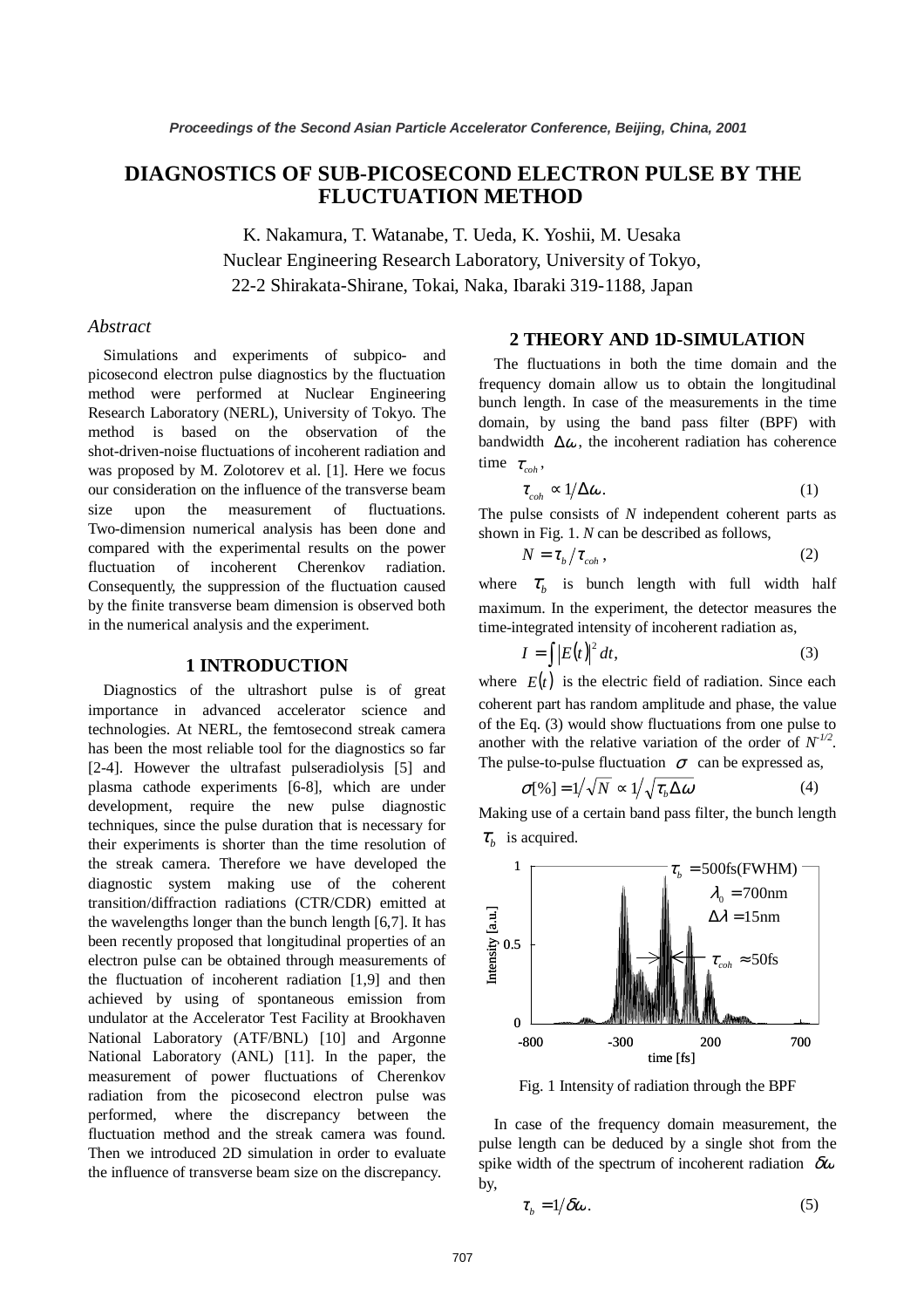Figure 2 shows the simulation result of the power spectrum of incoherent radiation. Equation (5) indicates that the width of the spike become wider as the pulse length is shorter, it follows that shorter pulse is easier to perform the measurement. Fourier transform of the power spectrum gives the correlation function, which can be defined as Eq. (6),

$$
\Gamma(\tau) = \int_{-\infty}^{\infty} E(t) E^*(t - \tau) dt.
$$
 (6)

Finally, from the dispersion of the correlation function, the longitudinal bunch distribution can be acquired as follows,

$$
d_{\Gamma}(\tau) = \langle \left| \Gamma(\tau) - \langle \Gamma(\tau) \right|^2 \rangle
$$
  
= 
$$
\int_{-\infty}^{\infty} \left| K(\xi) \right|^2 d\xi \times \int_{-\infty}^{\infty} dt I(t) I(t - \tau),
$$
 (7)

where the angular brackets denote the ensemble average. Only the averaged beam distribution can be obtained as the convolution of the radiation intensity by Eq. (7). It should be noticed that the infinitesimal diameter of beam is assumed throughout the above theory.



Fig. 2 Power spectrum of incoherent radiation

We have performed computer simulation of the pulse measurements based on the fluctuation method. In case of time region measurements, the code simulates the incoherent radiation with Eq. (8) is,

$$
E(t) = \sum_{k=1}^{N_e} e(t - t_k) \quad , \tag{8}
$$

where  $N_e$  is the number of radiation sources,  $t_k$  the time of arrival of the *k*th particle at the observation point, and  $e(t)$  electric field from one radiation source as in Eq.(9),

$$
e(t) = \text{Re}\left[\int e(\omega) \exp(i\omega t) d\omega\right],\tag{9}
$$

where  $e(\omega)$  is decided by the transmittance of BPF, and assumed to have Gaussian distribution. It is assumed that the distribution of radiation sources has Gaussian distribution, and the average intensity of incoherent radiation is given by Eq. (10) as,

$$
I(t) = I_0 \exp\left(-\ln 2 \frac{t^2}{\tau_b/2}\right) \quad . \tag{10}
$$

The result is shown with  $N_e = 500$  in Fig. 1.

In case of the frequency region, the code generates the Fourier component of the electric field with Eq. (11),

$$
E(\omega) = e(\omega) \sum_{k=1}^{N_e} \exp(i\omega t_k).
$$
 (11)

We assume a standard spectrometer with dispersion of about 2.3nm/mm and a CCD with 1100 channels of about 24 micrometers.

#### **3 EXPERIMENT**



The experimental setup is illustrated in Fig. 3. Cherenkov radiation emitted by the electron bunch in the Xe chamber was introduced to the photodiode and the streak camera through the band pass filter (BPF). The photodiode detects the time-integrated intensity of the Cherenkov radiation as stated in the theory, and the shot-by-shot fluctuations are evaluated. Time-variation of the electron beam intensity detected by the photodiode is automatically compensated by use of the Faraday cup. The fluctuations measured as a function of the bandwidth are shown in Fig. 4.





By fitting the experimental data with the calculated value from Eq. (4), the bunch length by the fluctuation method